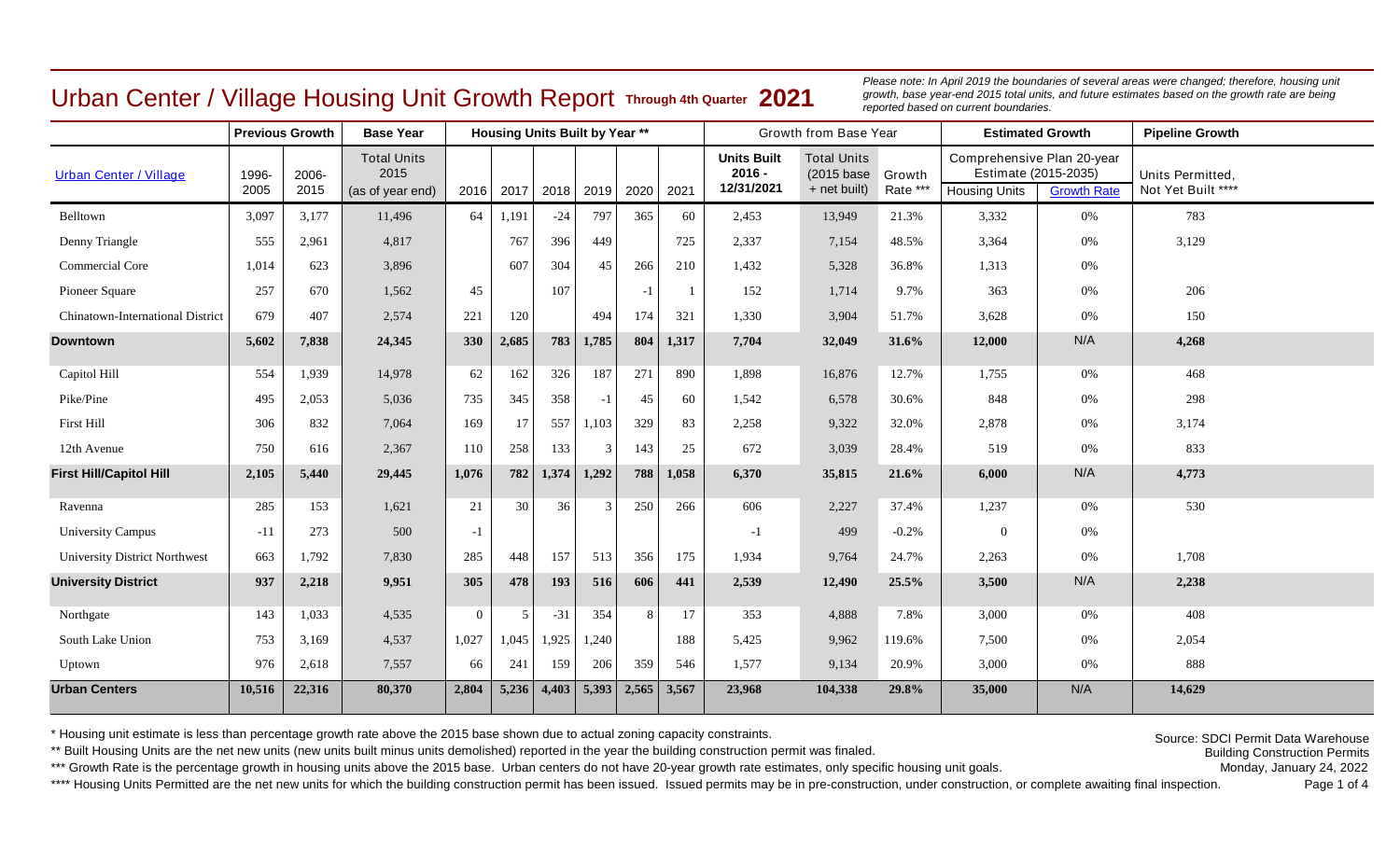|                               | <b>Previous Growth</b> |       | <b>Base Year</b>           |                 | <b>Housing Units Built by Year **</b> |                |           |       |        |                                | Growth from Base Year            |          |                                                    | <b>Estimated Growth</b> | <b>Pipeline Growth</b> |
|-------------------------------|------------------------|-------|----------------------------|-----------------|---------------------------------------|----------------|-----------|-------|--------|--------------------------------|----------------------------------|----------|----------------------------------------------------|-------------------------|------------------------|
| <b>Urban Center / Village</b> | 1996-                  | 2006- | <b>Total Units</b><br>2015 |                 |                                       |                |           |       |        | <b>Units Built</b><br>$2016 -$ | <b>Total Units</b><br>(2015 base | Growth   | Comprehensive Plan 20-year<br>Estimate (2015-2035) |                         | Units Permitted,       |
|                               | 2005                   | 2015  | (as of year end)           | 2016            | 2017                                  |                | 2018 2019 | 2020  | 2021   | 12/31/2021                     | + net built)                     | Rate *** | <b>Housing Units</b>                               | <b>Growth Rate</b>      | Not Yet Built ****     |
| Ballard                       | 690                    | 3,154 | 9,881                      | 607             | 526                                   | 336            | 356       | 191   | 120    | 2,136                          | 12,017                           | 21.6%    | $4,000*$                                           | 60%                     | 517                    |
| <b>Bitter Lake Village</b>    | 209                    | 1,171 | 3,388                      | $-1$            | 6                                     | 176            | $-1$      |       | 30     | 210                            | 3,598                            | 6.2%     | 1,400                                              | 40%                     | 418                    |
| Fremont                       | 317                    | 794   | 3,199                      | 349             | 158                                   | $\overline{7}$ | 23        | 86    | $88\,$ | 711                            | 3,910                            | 22.2%    | 1,300*                                             | 40%                     | 223                    |
| Lake City                     | 645                    | 523   | 2,570                      | $\overline{4}$  | 146                                   | 69             | 133       | 18    | 17     | 387                            | 2,957                            | 15.1%    | 1,000                                              | 40%                     | 277                    |
| Mt Baker                      | 517                    | 407   | 2,586                      | 18              | 151                                   | 188            | 55        | 609   | 61     | 1,082                          | 3,668                            | 41.8%    | 1,000                                              | 40%                     | 1,167                  |
| West Seattle Junction         | 573                    | 1,773 | 4,430                      | 328             | 74                                    | 499            | 224       | 97    | 327    | 1,549                          | 5,979                            | 35.0%    | 2,700                                              | 60%                     | 224                    |
| <b>Hub Urban Villages</b>     | 2,951                  | 7,822 | 26,054                     | 1,305           | 1,061                                 | 1,275          | 790       | 1,001 | 643    | 6,075                          | 32,129                           | 23.3%    | 11,400                                             | N/A                     | 2,826                  |
| 23rd & Union-Jackson          | 862                    | 1,165 | 5,838                      | 285             | 182                                   | 218            | 427       | 699   | 616    | 2,427                          | 8,265                            | 41.6%    | 1,800                                              | 30%                     | 552                    |
| Admiral                       | 215                    | 98    | 1,134                      | 138             | 5                                     | 16             | 121       | 3     | $-40$  | 243                            | 1,377                            | 21.4%    | 300                                                | 30%                     | 50                     |
| Aurora-Licton Springs         | 476                    | 531   | 3,455                      | 13              | 37                                    | 28             | 251       | 106   | 108    | 543                            | 3,998                            | 15.7%    | 1,000                                              | 30%                     | 253                    |
| Columbia City                 | 261                    | 1,119 | 2,933                      | 267             | 47                                    | 268            | 123       | 35    | 92     | 832                            | 3,765                            | 28.4%    | 900                                                | 30%                     | 700                    |
| Crown Hill                    | 38                     | 148   | 2,104                      | 16              | 145                                   | 30             | 37        | 33    | 153    | 414                            | 2,518                            | 19.7%    | 1,100                                              | 50%                     | 249                    |
| Eastlake                      | 311                    | 667   | 3,833                      | $25\,$          | 227                                   | 106            | 64        | 102   | 39     | 563                            | 4,396                            | 14.7%    | $800*$                                             | 30%                     | 413                    |
| Green Lake                    | 226                    | 643   | 2,605                      | 12              | 224                                   |                | 34        | 66    | 75     | 412                            | 3,017                            | 15.8%    | $600*$                                             | 30%                     | 260                    |
| Greenwood-Phinney Ridge       | 386                    | 206   | 1,760                      | 102             | $-9$                                  | 54             | 144       | 3     | 154    | 448                            | 2,208                            | 25.5%    | 500                                                | 30%                     | 485                    |
| Madison-Miller                | 713                    | 460   | 2,781                      | 53              | 445                                   | 110            | 144       | 23    | 39     | 814                            | 3,595                            | 29.3%    | 800                                                | 30%                     | 139                    |
| Morgan Junction               | 53                     | 176   | 1,347                      | $7\phantom{.0}$ | 17                                    | 24             | 11        | 12    | 51     | 122                            | 1,469                            | 9.1%     | 400                                                | 30%                     | 60                     |
| North Beacon Hill             | 55                     | 183   | 2,503                      | 138             | 16                                    | 40             | 61        | 36    | 185    | 476                            | 2,979                            | 19.0%    | 800                                                | 30%                     | 308                    |
| Othello                       | 912                    | 651   | 3,473                      | $-4$            | 98                                    | 16             | 391       | 13    | 389    | 903                            | 4,376                            | 26.0%    | 1,000                                              | 30%                     | 229                    |
| Rainier Beach                 | 86                     | 34    | 1,672                      | 19              |                                       | 12             | 43        | 16    | 22     | 113                            | 1,785                            | 6.8%     | 500                                                | 30%                     | 261                    |
| Roosevelt                     | 70                     | 503   | 1,720                      | 265             | 73                                    | 266            | 492       | $-3$  | 598    | 1,691                          | 3,411                            | 98.3%    | 900                                                | 50%                     | 629                    |
| South Park                    | 106                    | 91    | 1,292                      | 13              |                                       | 2              | $\tau$    | 24    | 39     | 86                             | 1,378                            | 6.7%     | 400                                                | 30%                     | 74                     |

\* Housing unit estimate is less than percentage growth rate above the 2015 base shown due to actual zoning capacity constraints.

\*\* Built Housing Units are the net new units (new units built minus units demolished) reported in the year the building construction permit was finaled.

\*\*\* Growth Rate is the percentage growth in housing units above the 2015 base. Urban centers do not have 20-year growth rate estimates, only specific housing unit goals.

\*\*\*\* Housing Units Permitted are the net new units for which the building construction permit has been issued. Issued permits may be in pre-construction, under construction, or complete awaiting final inspection.

Monday, January 24, 2022 Source: SDCI Permit Data Warehouse Building Construction Permits

Page 2 of 4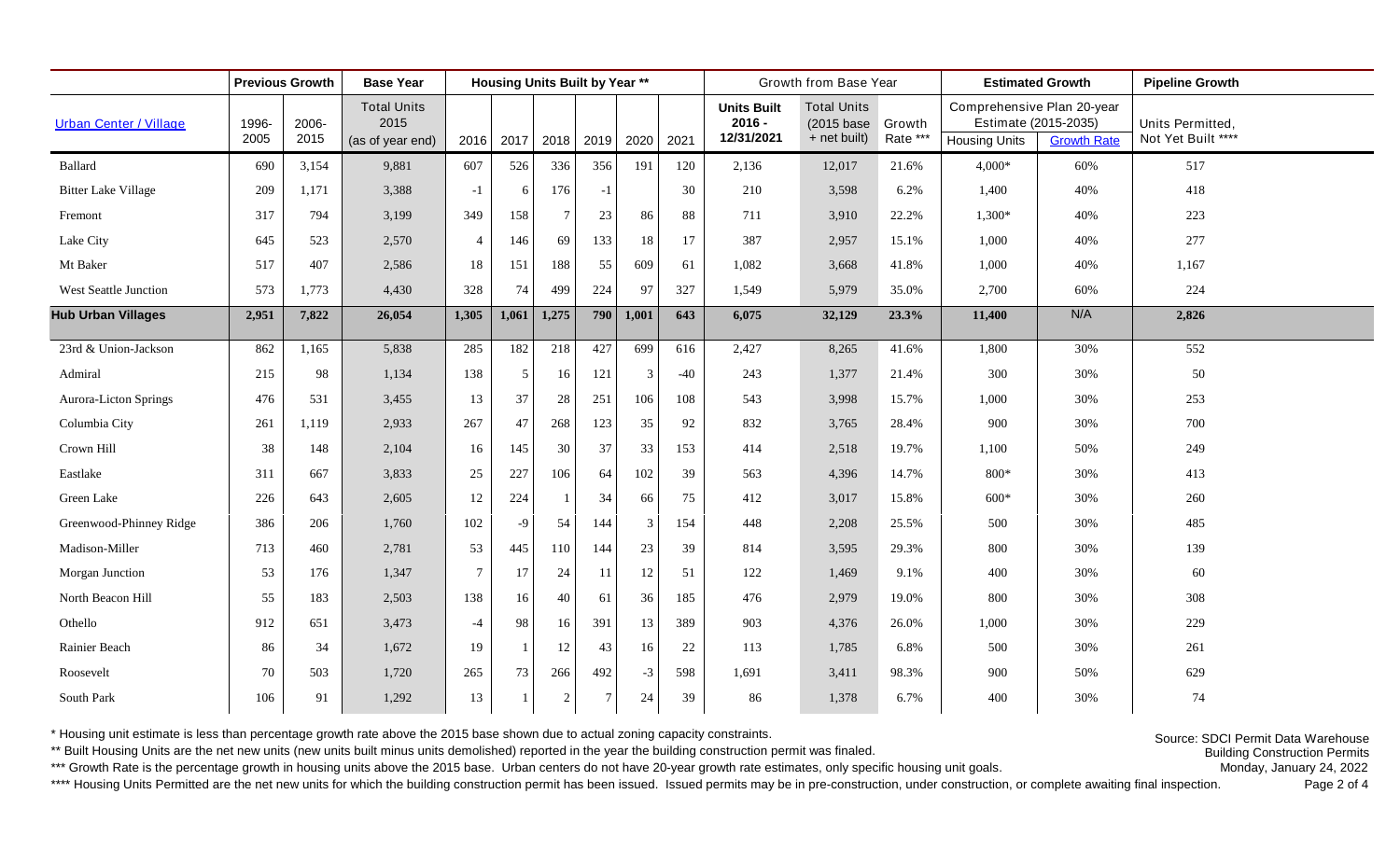|                                                   | <b>Previous Growth</b> | <b>Base Year</b> |                                                |       |       | <b>Housing Units Built by Year **</b> |       |                |                | Growth from Base Year                        |                                                         |          | <b>Estimated Growth</b>                            | <b>Pipeline Growth</b>                     |                                        |  |
|---------------------------------------------------|------------------------|------------------|------------------------------------------------|-------|-------|---------------------------------------|-------|----------------|----------------|----------------------------------------------|---------------------------------------------------------|----------|----------------------------------------------------|--------------------------------------------|----------------------------------------|--|
| <b>Urban Center / Village</b>                     | 1996-<br>2005          | 2006-<br>2015    | <b>Total Units</b><br>2015<br>(as of year end) | 2016  | 2017  | 2018                                  | 2019  | 2020           | 2021           | <b>Units Built</b><br>$2016 -$<br>12/31/2021 | <b>Total Units</b><br>(2015 base Growth<br>+ net built) | Rate *** | Comprehensive Plan 20-year<br><b>Housing Units</b> | Estimate (2015-2035)<br><b>Growth Rate</b> | Units Permitted,<br>Not Yet Built **** |  |
| <b>Upper Queen Anne</b>                           | 86                     | 292              | 1,723                                          | $-1$  |       |                                       |       |                |                | 8                                            | 1,731                                                   | 0.5%     | 500                                                | 30%                                        | 13                                     |  |
| Wallingford                                       | 512                    | 527              | 3,269                                          | 5     | 58    |                                       | 132   | 22             | 48             | 270                                          | 3,539                                                   | 8.3%     | 1,000                                              | 30%                                        | 352                                    |  |
| Westwood-Highland Park                            | 125                    | 169              | 2,154                                          | 3     | 21    |                                       | 16    | 51             | 45             | 136                                          | 2,290                                                   | 6.3%     | 600                                                | 30%                                        | 165                                    |  |
| <b>Residential Urban Villages</b>                 | 5,493                  | 7,663            | 45,596                                         | 1,356 | 1,588 | 1,198                                 | 2,505 | 1,241          | 2,613          | 10,501                                       | 56,097                                                  | 23.0%    | 13,900                                             | N/A                                        | 5,192                                  |  |
| Ballard-Interbay-Northend                         | $-19$                  | $\mathcal{R}$    | 660                                            | $-3$  |       | -1                                    |       | $\mathcal{F}$  |                | $\Omega$                                     | 660                                                     | $0.0\%$  |                                                    | 0%                                         | $\Omega$                               |  |
| Greater Duwamish                                  | 3                      | $-26$            | 405                                            | $-1$  | $-9$  |                                       |       |                |                | $-9$                                         | 396                                                     | $-2.2%$  |                                                    | 0%                                         |                                        |  |
| <b>Manufacturing Industrial</b><br><b>Centers</b> | $-16$                  | $-23$            | 1,065                                          | $-4$  | $-9$  | $-1$                                  |       | 3 <sup>1</sup> | $\overline{2}$ | $-9$                                         | 1,056                                                   | $-0.8\%$ |                                                    | N/A                                        | $\boldsymbol{q}$                       |  |

\* Housing unit estimate is less than percentage growth rate above the 2015 base shown due to actual zoning capacity constraints.

\*\* Built Housing Units are the net new units (new units built minus units demolished) reported in the year the building construction permit was finaled.

\*\*\* Growth Rate is the percentage growth in housing units above the 2015 base. Urban centers do not have 20-year growth rate estimates, only specific housing unit goals.

\*\*\*\* Housing Units Permitted are the net new units for which the building construction permit has been issued. Issued permits may be in pre-construction, under construction, or complete awaiting final inspection.